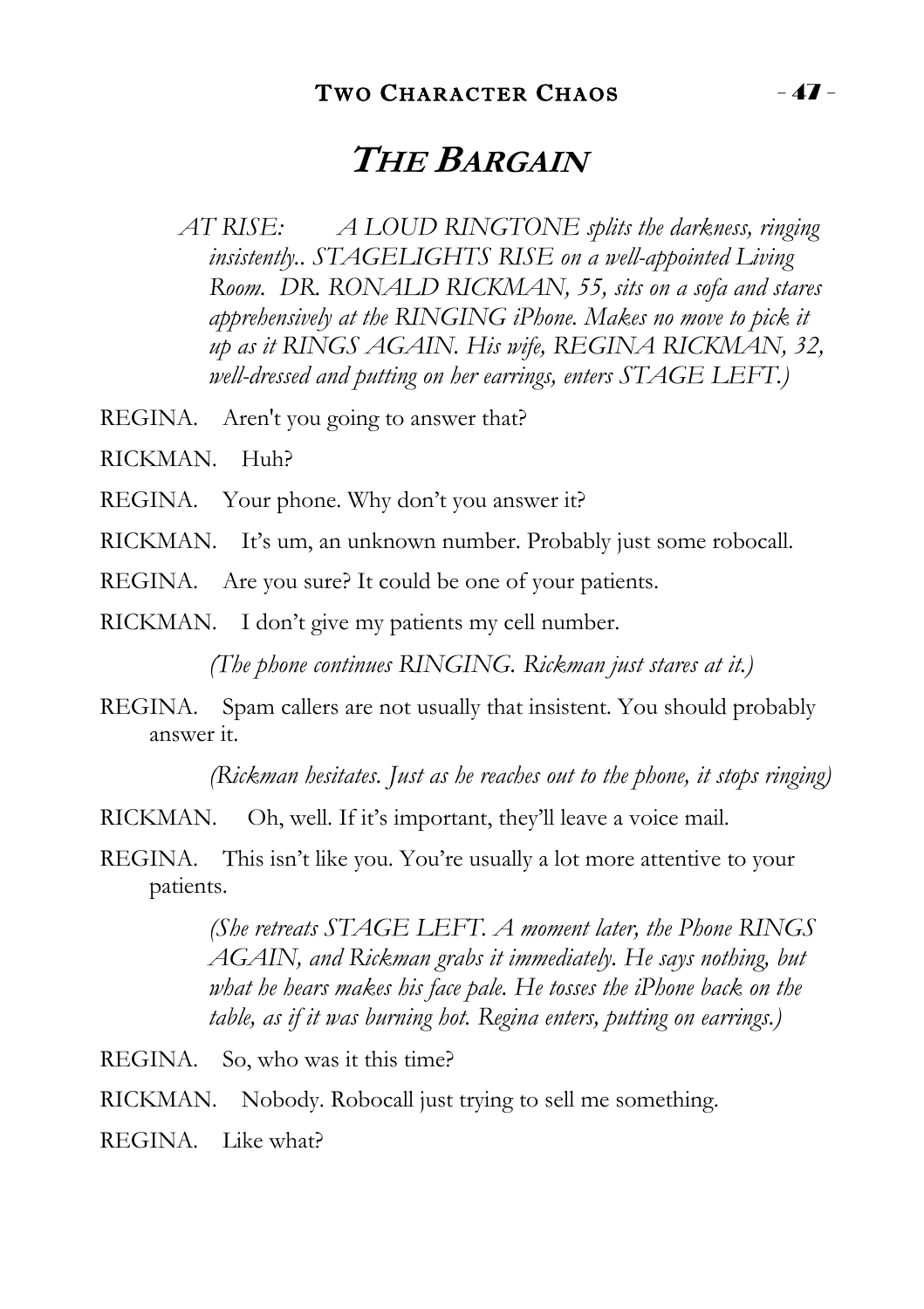$-48$  - VIN MORREALE, JR.

RICKMAN. I don't know. I hung up before they said.

REGINA. *(Sharply.)* You expect me to believe that? *(He looks around nervously. The phone RINGS AGAIN.}*

REGINA. Let me get it this time.

RICKMAN. NO!!

*(He leaps forward to grab the phone before she can reach it, nearly knocking her over in the process. He presses the phone to his ear.)*

RICKMAN. *(into phone)* Listen, I'm done. I can't do this anymore.... *(He drops the phone. Looks up to see Regina glaring at him.)*

REGINA. Is there something you want to tell me, Ronald?

*(Before he can answer, the phone RINGS AGAIN. This time, a suspicious Regina moves for it.)*

RICKMAN. Don't answer it!

*(He grabs the phone first. Yells into the phone.)*

RICKMAN. *(into phone)* I said I'm done! Leave us alone!

*(Rickman shoves the phone in his pocket. Looks up at his wife. Her fierce expression says it all. She turns her back to him, fuming. The PHONE RINGS AGAIN. But this time, it is her iPhone. )*

REGINA. Hello?

*(She looks at her husband with a confused expression.)*

REGINA. It's for you...

*(He yanks the phone from her hand. Screams into it.)*

RICKMAN. *(into phone)* It's over! I'm out!! Don't ever call me again!! *(He throws her phone onto the sofa. She has never seen so much panic in his eyes.)*

REGINA. *(Carefully.)* Tell me what's going on, Ronald…